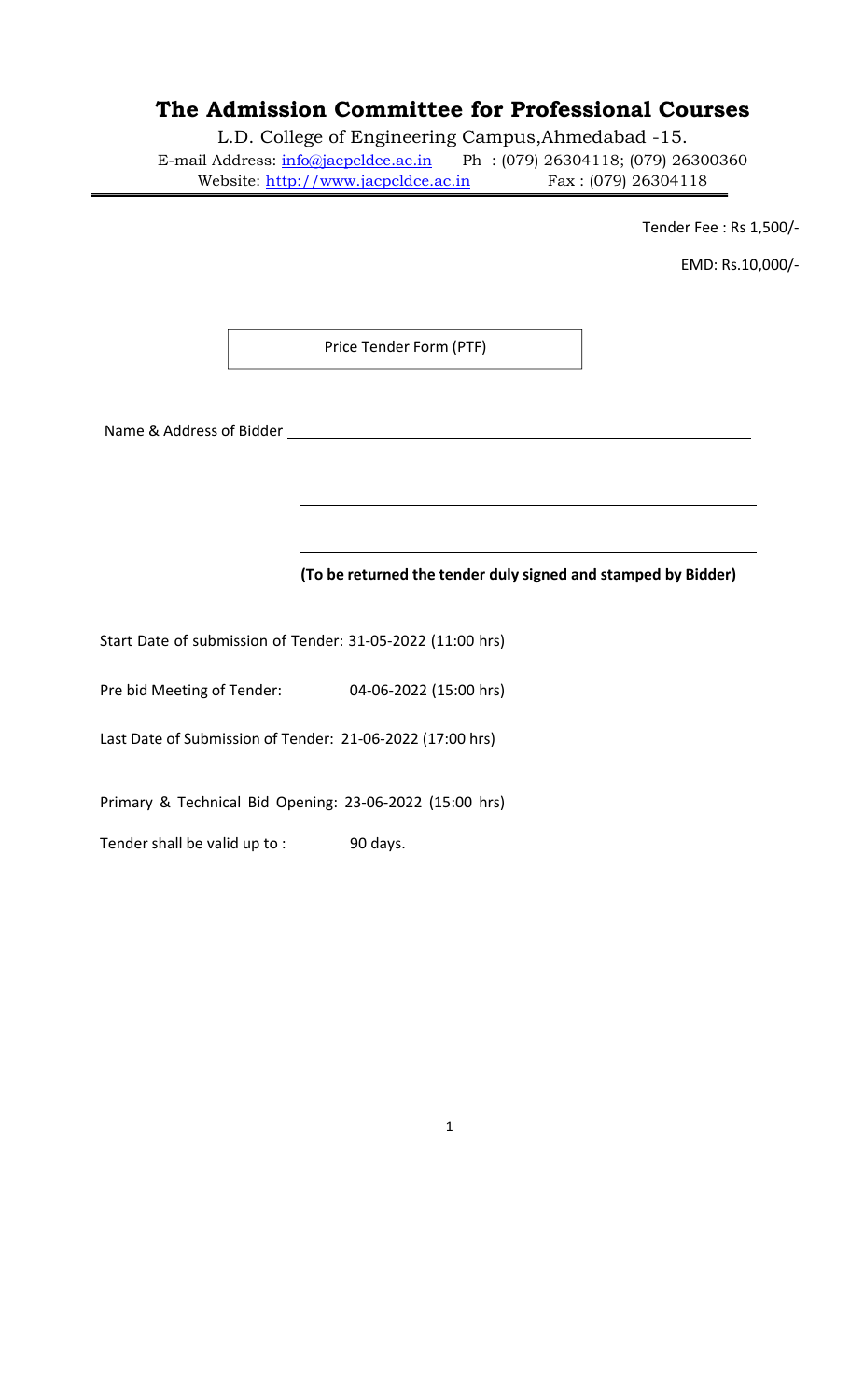## **Annexure : A**

### **DETAILS OF TENDERER**

| 1. Name of the Bidder                                          |                                                                                                                       |  |
|----------------------------------------------------------------|-----------------------------------------------------------------------------------------------------------------------|--|
| 2. Registered Office Address                                   |                                                                                                                       |  |
|                                                                |                                                                                                                       |  |
|                                                                |                                                                                                                       |  |
|                                                                |                                                                                                                       |  |
| 3. Working Place of the Press                                  |                                                                                                                       |  |
|                                                                |                                                                                                                       |  |
| 4. Year of Establishment                                       |                                                                                                                       |  |
| 5. Type of Firm - Ownership,                                   | and the control of the control of the control of the control of the control of the control of the control of the      |  |
| Partnership, Pvt. Ltd. Or Ltd.                                 |                                                                                                                       |  |
| 6. Name, telephone/Mobile No.<br>& Email of Responsible person | <u> 1980 - Johann Stoff, deutscher Stoffen und der Stoffen und der Stoffen und der Stoffen und der Stoffen und de</u> |  |
|                                                                |                                                                                                                       |  |
|                                                                |                                                                                                                       |  |
|                                                                |                                                                                                                       |  |
|                                                                |                                                                                                                       |  |
|                                                                |                                                                                                                       |  |
|                                                                |                                                                                                                       |  |
| Deposit                                                        |                                                                                                                       |  |
|                                                                |                                                                                                                       |  |
|                                                                |                                                                                                                       |  |
| 9. Permanent Account No.:<br>(Income Tax)                      |                                                                                                                       |  |
| 10. GST Registration No                                        | <u> 1980 - Johann Stoff, amerikansk politiker (* 1900)</u>                                                            |  |
| Place:                                                         |                                                                                                                       |  |
| Date:                                                          | Seal and Signature of Authorized person                                                                               |  |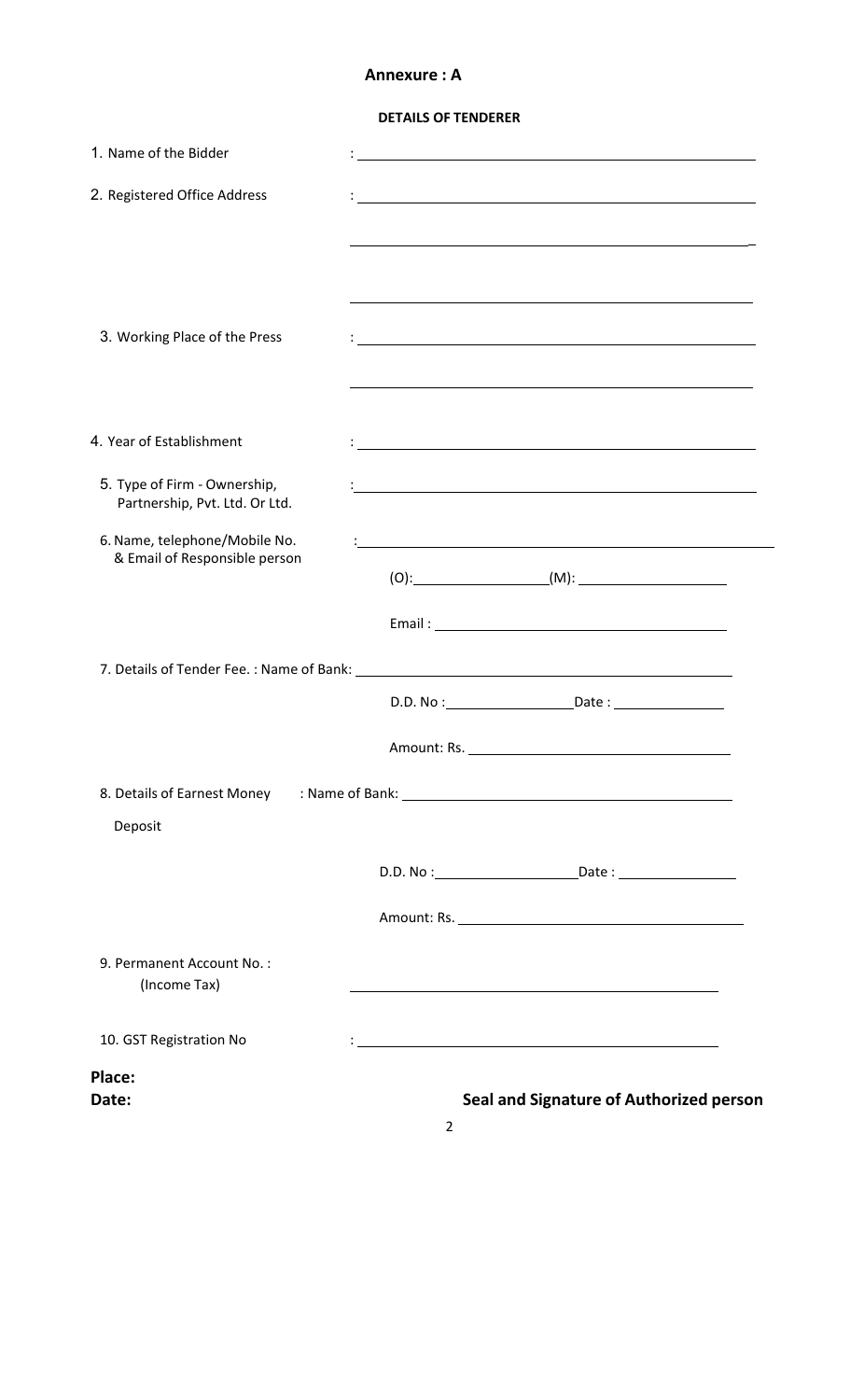## **Annexure B**

## **WORK DESCRIPTION**

### **Part ‐ A : Printing**

- Printing of Question papers of average 14 pages with center pinning/stitching [Approx Quantity: 5000 Nos. of different 16 branches, Approximate No of Center (May be increase due to COVID guidelines) : 04, Printing for all 16 branches for each center] , final quantity will be decided after completion of registration of students.
- $\triangleright$  Packing of question papers block wise and center wise, with mentioned quantity in plastic and sealed cover.
- $\triangleright$  On packet labeling should be done as per instruction.
- $\triangleright$  Label printing of seat arrangement as per sample provided.
- $\triangleright$  Printing of Bench stickers for all sessions/blocks/centers as per instruction.
- $\triangleright$  Printing of block arrangement in two copies on plain paper as per sample provided.
- $\triangleright$  Printing of OMR sheets with candidate details and barcode as per sample provided. Extra OMR sheets without candidate details but with barcodes.
- $\triangleright$  Student attendance reports session wise, block wise and center wise
- $\triangleright$  Provide Brown stickers for all OMRs.
- $\triangleright$  Printing of attendance sheets and barcodes as per sample.
- $\triangleright$  Complete all above tasks mentioned in Annexure B, Part A: Printing within 7 days from order date.
- $\triangleright$  If require to jumbling of questions with booklet series A,B,C,D is to be provided by bidder as per instruction of ACPC officials and prepare the result accordingly.

#### **Part ‐ B : Result Preparation**

- $\triangleright$  Two Times OMR scanning at institute premise in presence of Exam Nodal Officer using bidder's hardware/software and man power.
- $\triangleright$  Result preparation as per requirement.
- $\triangleright$  Generation of soft copy of all data related to the Exam and hand over to Exam Nodal officer.

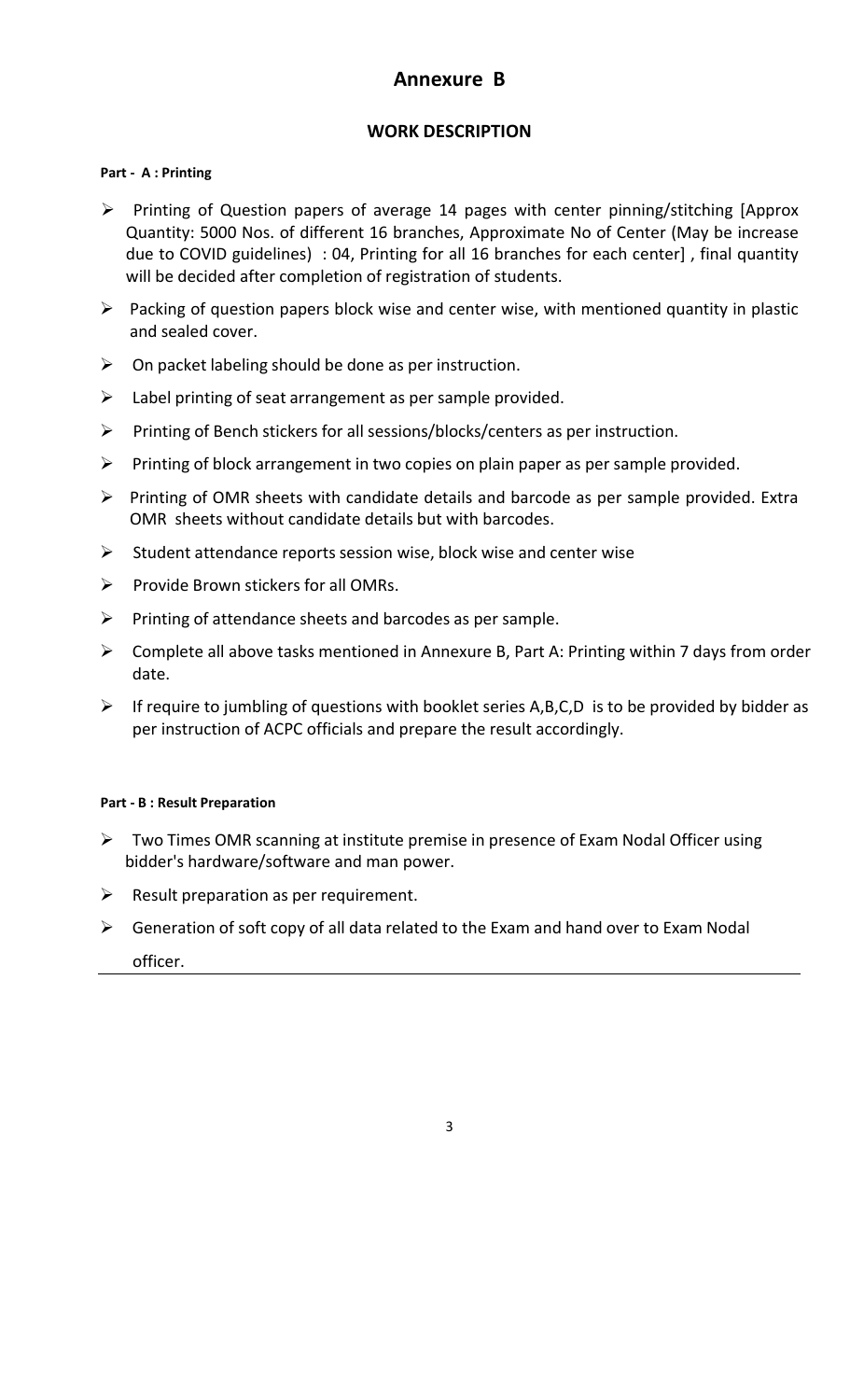## **Annexure C**

## **COMMERCIAL BID**

| <b>Description</b>             | Rate per candidate (Rs.) |
|--------------------------------|--------------------------|
| <b>As per Work Description</b> |                          |
| As per Annexure B (Part        |                          |
| A & Part B)                    |                          |

## **Notes :**

- $\triangleright$  In case of number of candidates increase from mentioned quantity, the amount of extra candidates will count as per the price mentioned above.
- $\triangleright$  The bidder has to mention above quoted rate as per below conditions:
	- 1) The rates should be inclusive of all taxes, and FOR delivery at ACPC Building, L D College of engineering, Central Exam Centre, Navrangpura, Ahmedabad.
	- 2) The rate should be considering the result preparation at L D College of engineering, Central Exam Centre, Navrangpura, Ahmedabad with arrangement of all the hardware/software and required man power.

**Place:** 

Date: **Date: Seal and Signature of Authorized person**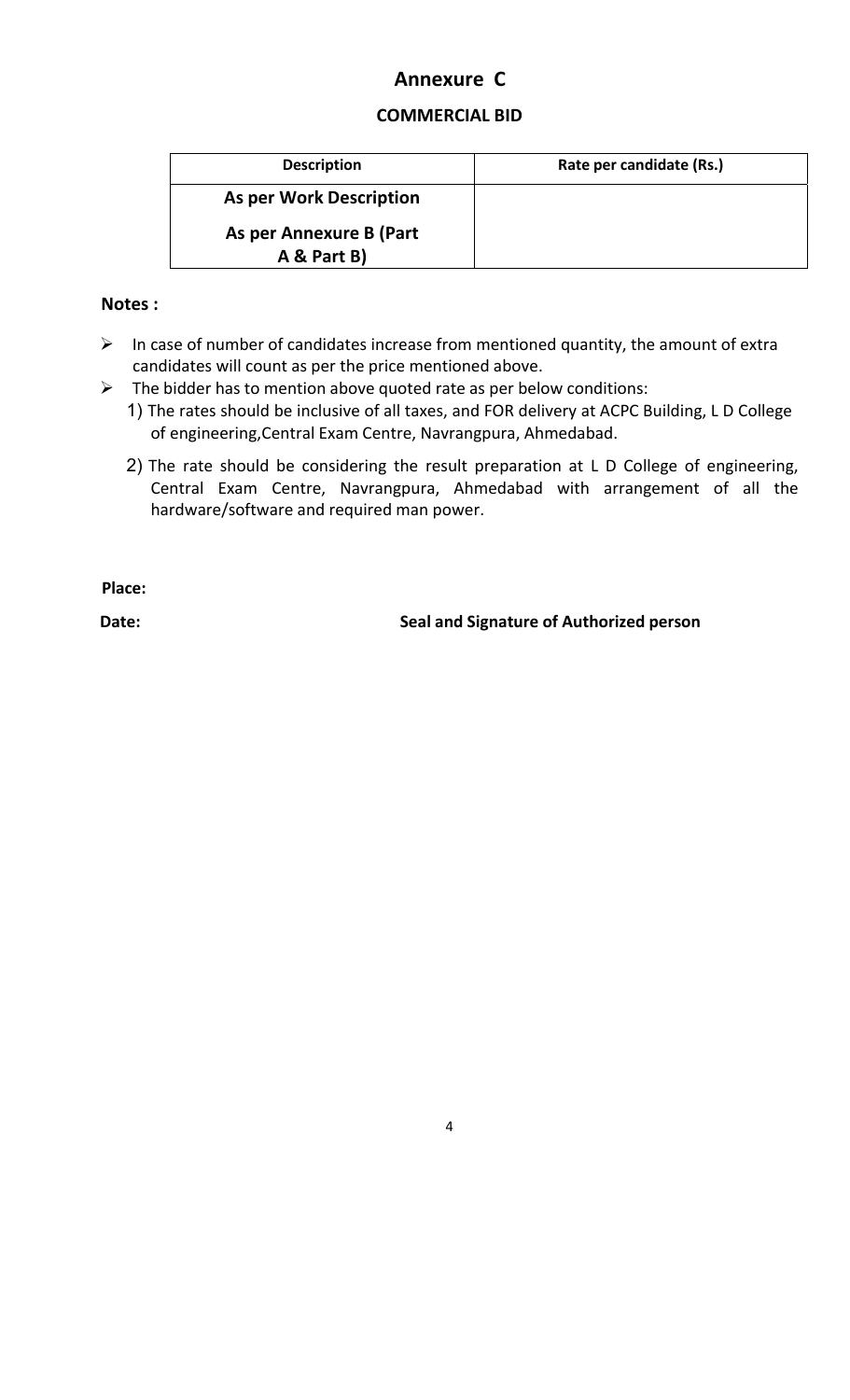#### **TERMS & CONDITIONS**

- *1)* The official address of this office is *"ADMISSION COMMITTEE FOR PROFESSIONAL COURSES, L. D. COLLEGE OF ENGINEERING CAMPUS, OPP. GUJARAT UNIVERSITY, NAVRANGPURA, AHMEDABAD 380015"*
- 2) The interested bidder can download the tender copy via website **www.jacpcldce.ac.in.**  Bidders who can download a tender form from online have to submit tender fee at the time of submission of tender in sealed cover.
- 3) The interested bidder can receive a tender copy from this office on working days between 11:00 AM to 5:00 PM on production of Tender Fee amount either in cash or demand draft on name *GTERS‐ACPC Operations,* payable at Ahmedabad of any nationalized bank.
- 4) The Interested bidder may attend the Pre‐bid meeting held **on 04‐06‐2022; 15:00 hrs**. at this office for discussion of the work.
- 5) The interested bidder may invariably submit their offer in sealed covers with demand draft of tender fee & EMD of an amount of Rs. 1,500/‐ and Rs. 10,000/‐ respectively on the name of *" GTERS‐ACPC Operations ''* payable at Ahmedabad of any nationalized bank.
- 6) Misunderstanding & non clarification about work and schedule should not be entertained

by bidder. In that case their offer will be rejected and EMD amount shall be forfeited.

- 7) The successful bidder has to submit an affidavit for maintaining the secrecy of data and work.
- 8) The quantity of work (no. of candidates) may vary at the time of placing of award of contract. If the quantity may increase mentioned in the ANNEXURE B; than bidder has to print the same as per the quoted price and as per the delivery schedule.
- 9) The Earnest Money Deposit of the unsuccessful bidders will be refunded by the ACPC on written request only as soon as possible but not later than 30 days after the finalization of the tender.
- 10) The Earnest Money Deposit of the successful bidder shall be refunded only after submission of the security deposit.
- 11) Sealed offer cover should contain downloaded/purchased copy of Priced Tender Form (PTF) including Commercial Bid document in one cover mark with financial bid and second cover along with attested copy of listed documents in Annexure D.
- 12) Bidder should be in printing work & having experience of minimum three years of the same kind of work. For that the bidder has to attach the order copy of previously completed same category work orders.
- 13) Incomplete & conditional tender Forms and not fulfilling any condition of tender will be considered primarily & technically disqualified.
- 14) Successful bidder will have to submit Security Deposit of 5% of order value in a form of Demand Draft of Nationalized Bank within 07 (seven) days from the date of contract, otherwise the work order will be liable to cancellation and EMD should be forfeited.
- *15)* Tenders should be submitted in sealed envelope titled as *"OFFER FOR EXAM WORK" ‐ due date is 23‐06‐2022"upto 15:00 hrs.*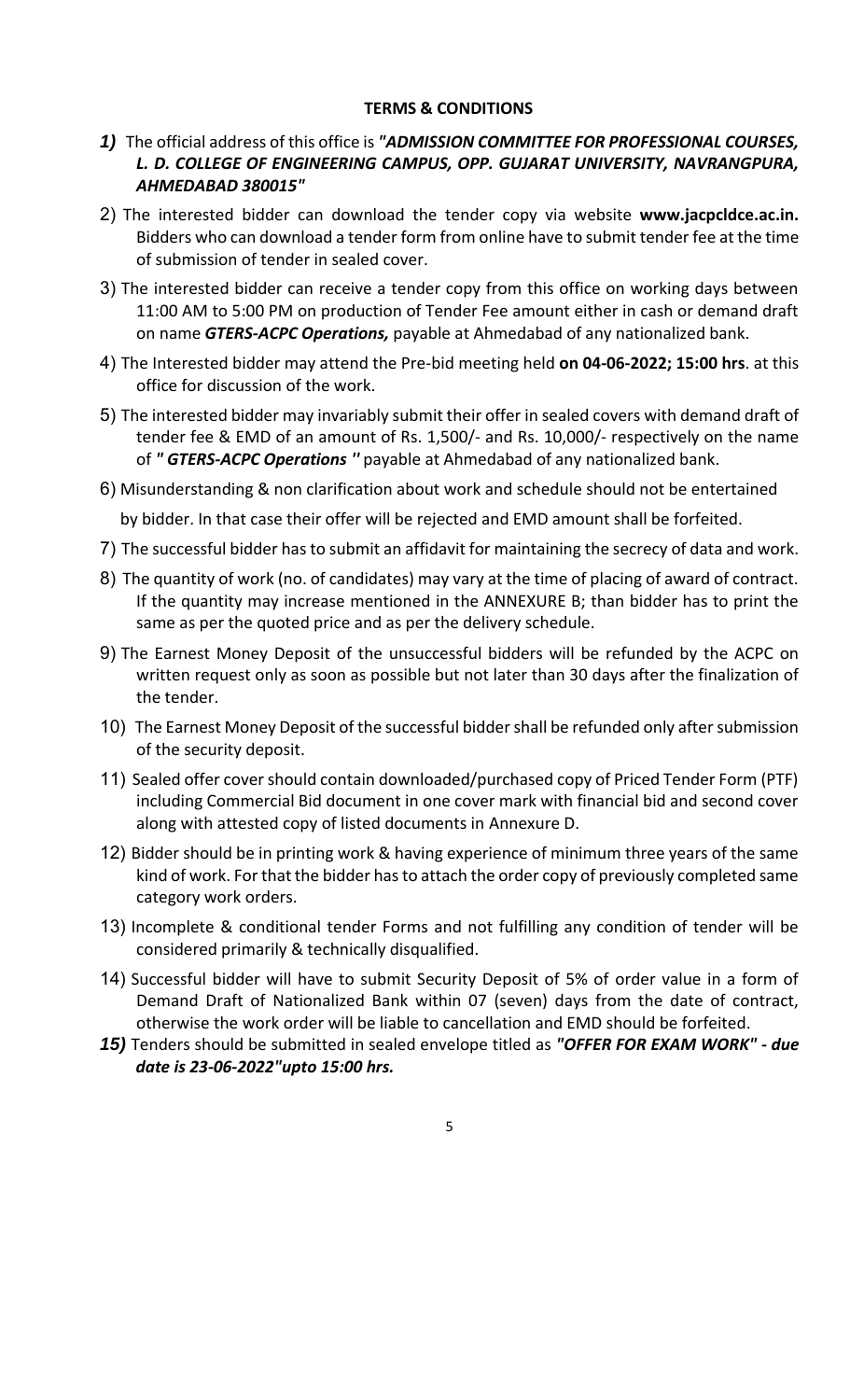- 16) Validity of tender and their quoted price with terms & conditions should be valid for 90 days from the last day of tender.
- 17) Printing matter will be provided by exam committee in PDF format only. Matter shall be designed & formatted by bidder.
- 18) Successful bidder has to verify the proof reading of all the documents from PGCET exam nodal officer. After verification and approval from nodal officer, the successful bidder has to print and deliver the material within 5 days.
- 19) The successful bidder has to generate invoice on the name "Gujarat Technical Education and Research Society" in duplicate copy.
- 20) It is a sole responsibility of the successful bidder to maintain the secrecy of data as it is a serious and confidential work.
- 21) No advance payment will be given to the successful bidder against the work order. 100% of the total value of the work order will be paid to the bidder within 30 working days on successful completion & delivery of entire material as per instructions.
- 22) For the delay in the supply, the ACPC shall deduct an amount @ 0.5% of total cost per day as penalty.
- 23) ACPC reserves its right to get the work done by any other Printer/bidder at the cost & risk of the selected bidder in case of refusal or incompletion of the work as per tender conditions. In that case, security deposit shall be forfeited.
- 24) The conditional offer is liable to be ignored.
- 25) ACPC reserves rights to accept or reject one or all bids without showing any reason
- 26) In case of any dispute, only AHMEDABAD jurisdiction is allowed.
- 27) Bidder who fulfil all condition, criteria and documents (As per Annexure‐D), contract will be awarded to lowest rate (in Rs.) Per Candidate for work as per Annexure B.

## **Annexure D**

## **ENVELOPE SHOULD CONTAIN THE FOLLOWING DOCUMENTS:**

- a) Original/Downloaded Tender copy with sign & seal on each page with details of bidder in prescribed Format (Annexure‐A).
- b) Copy of the Company Registration Certificate with address and year.
- c) Turnover Certificate duly certified by C.A. for two years.
- d) Income tax PAN Card certified copy.
- e) GST registration copy (Whichever applicable).
- f) Work Experience Certificate/old award of contract.
- g) Affidavit on bidder letter pad for maintaining the secrecy of data and work.
- h) Demand draft of tender fee & EMD of an amount of Rs. 1,500/- and Rs. 10,000/- respectively on the name of *"GTERS‐ACPC Operations ''* payable at Ahmedabad of any nationalized bank.
- i) SAMPLE: The bidder has to submit the samples of OMRs and reports as already printed for otheragencies as past experience evidence.